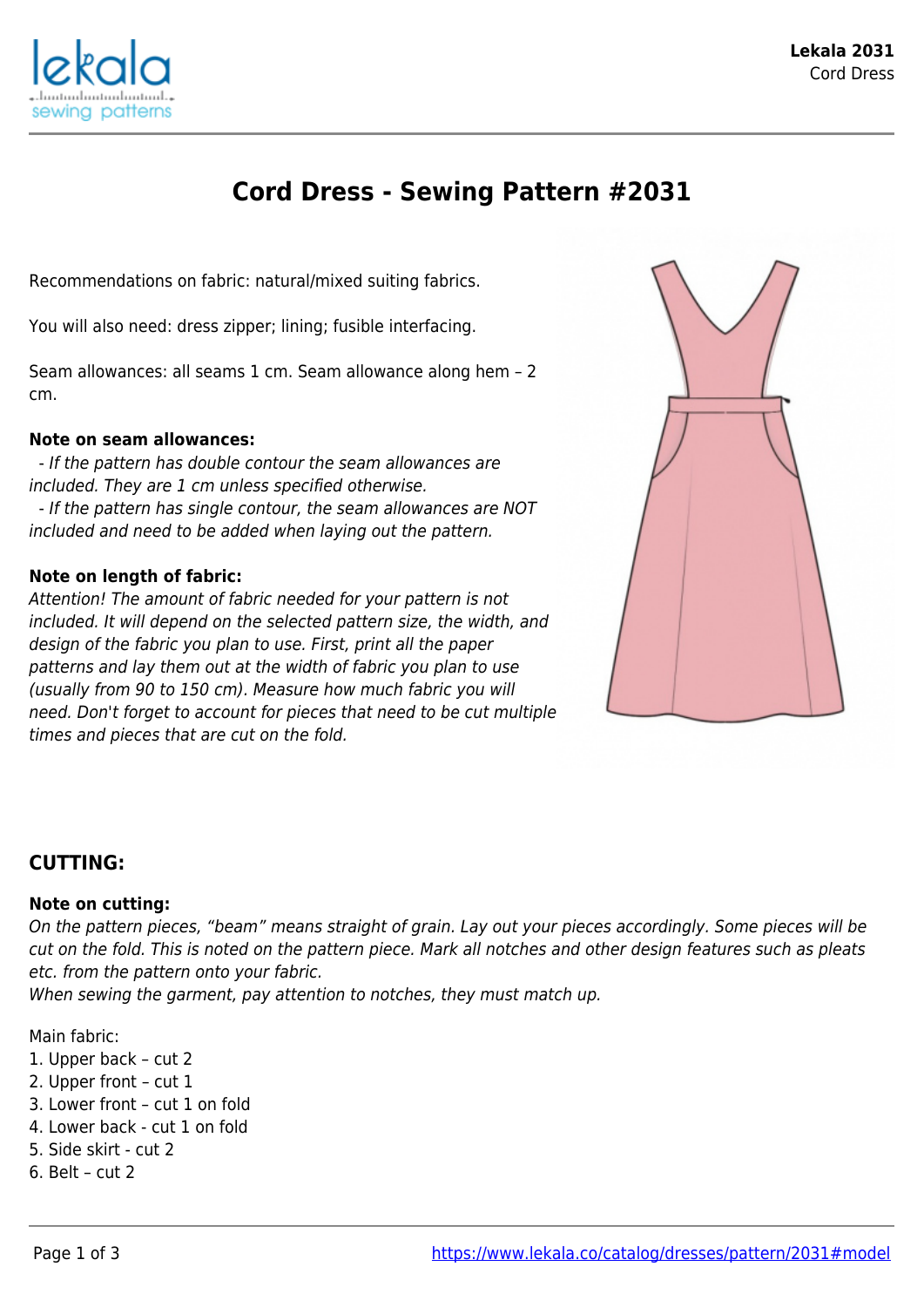

Fusible interfacing: 1. Belt - cut 2

Lining:

- 1. Upper back cut 2
- 2. Upper front cut 1
- 3. Pocket lining cut 2

## **INSTRUCTIONS:**

1. Apply fusible interfacing to skirt waistband.

2. Sew center back seams on Shell and on back lining. Press seam apart.

3. Sew shoulder seams on Shell and lining, press seam apart.

4. Pn Shell to lining and sew neckline. Clip seam allowances, turn pieces right side out. Sew armholes in two steps: first back armhole, then front armhole. Clip seam allowances, turn piece right side out and press.

5. Pin outer and inner waistbands together, right sides together, insert upper front and upper back, and sew along outer edge.

6. Pin pocket lining onto lower skirt and sew pocket opening. Pin lower part at front side and sew together edges of pocket bags. Serge seam allowances.

7. Serge side edges of skirt separately. Sew right edge, press seam apart. Sew left side edge from notch for zipper to bottom. Press seam apart.

8. Sew outer waistband to skirt, press seam allowance towards top. Sew in zipper. Turn under the seam allowance of inner waistband and stitch-in-the-ditch. Slipstitch side edges of belt to zipper tape.

9. Serge lower edge, press onto wrong side and topstitch.

## **TECHNICAL DRAWING:**